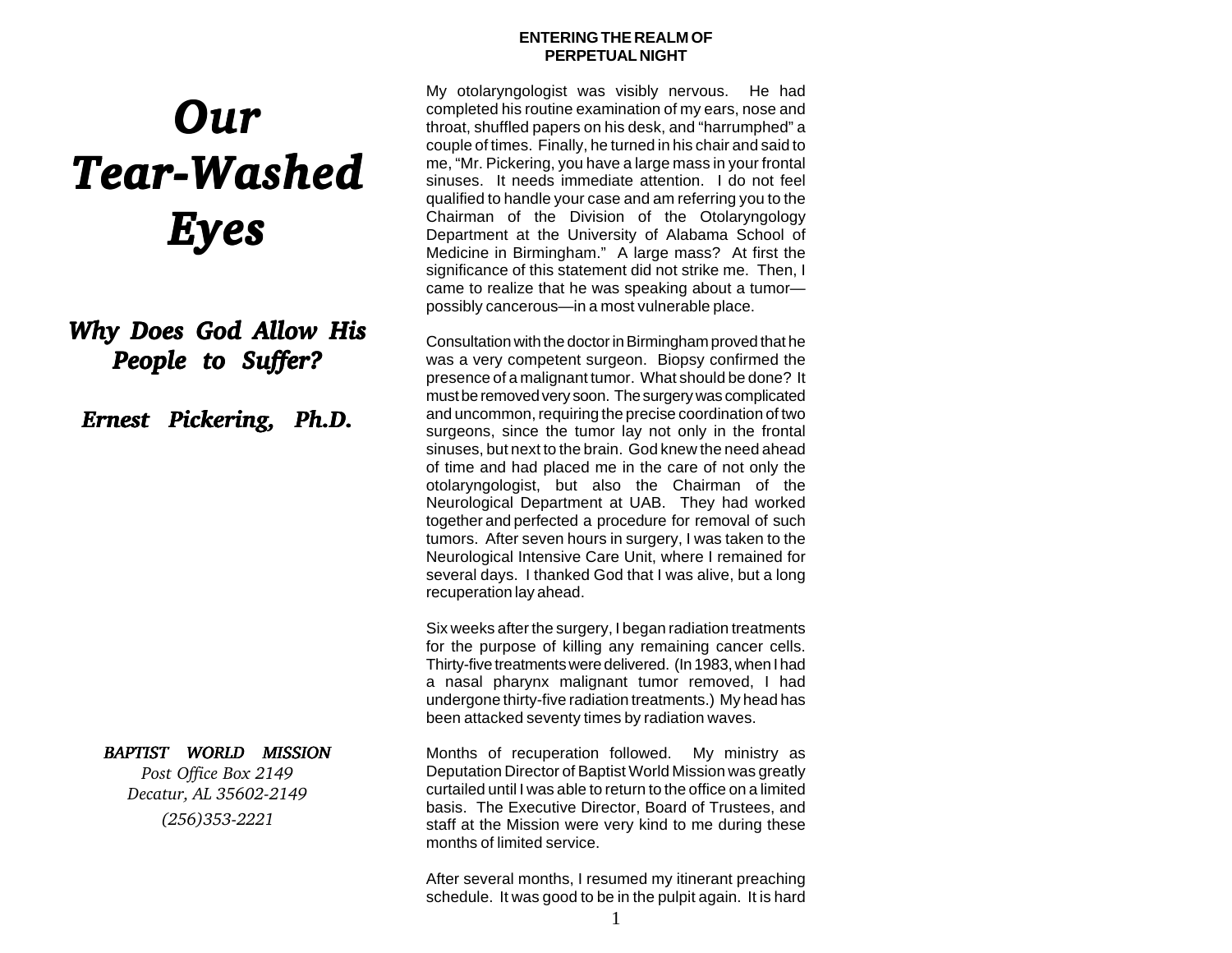for a preacher to be away from the pulpit for any length of time.

For about a year and a half, my health improved with relatively few problems. In July 1996, I was teaching pastors in the Moscow School of Theology in Russia when suddenly the sight in my left eye diminished greatly, like a curtain dropping over my eye. Within days, the sight in my left eye was totally gone. I cut short my ministry in Russia and returned home for tests. The doctors determined that the blindness was caused by radiation damage to the optic nerve. The nerve had been killed and thus destroyed the sight in that eye. Treatments were prescribed to try to save the sight in my right eye, but they did not help. On November 8, 1996, while ministering in a pastor's conference in Nebraska, I lost the sight in my right eye as well. Now I am totally blind.

What a shock it was! Here I was, a preacher and writer who for all my ministry had been dependent on the eyesight given me by God. Now I did not have it. No longer would I be able to see the lovely face of my wife. The faces of my children, grandchildren, loved ones, and myriads of Christian friends would remain only in my memory. No more could I enjoy the beautiful and magical tints of a sunrise or sunset. There would be no gazing with wonder at the beauty of God's creation. I had entered a realm of perpetual night.

Perhaps the greatest heartache of all was the inability to read. Since I was just a small boy, I have been an avid reader. Books and magazines of all kinds were a daily source of information, inspiration, and challenge to my mind. Now I was relegated to audio sources rather than visual. What effect would this have on my ministry? I did not know and, admittedly, was fearful. One determination remained to this day—I will serve the Lord in whatever way I can.

Greater burdens immediately fell upon the shoulders of my dear wife. She had to live with a blind man, performing duties she had not faced previously. With what grace, skill, andloving compassion she has done that. I am grateful to God for this wonderful companion upon the road of life.

Yes, I will live my days upon this earth in physical darkness. Isaiah put it well when he said, "For the Lord God will help me; therefore shall I not be confounded: therefore

have I set my face like a flint, and I know that I shall not be ashamed....Behold, the Lord God will help me....Who is among you that...walketh in darkness and hath no light? Let him trust in the name of the Lord, and stay upon his God" (Isa. 50:7-10).

### *Why, God? Why?*

One day, following my clumsy efforts to get from one place to another in our home, and having gotten lost, my wife had to find me and guide me out of the corner into which I had found myself. We collapsed in each other's arms and wept together in frustration. Through her sobs, Yvonne said, "Why has this happened? Your only desire is to serve the Lord. You are a good man who has helped hundreds of people. There are so many bad people who can see. Why would God permit your blindness?" Some might say spiritual people do not question God. I do not believe this is so. Reading in the annals of Christian saints of all the centuries, I have noted that many of them have gone down into the valley of despair and asked the same question. Centuries ago, a lone figure hung in suffering upon a cruel cross erected outside the walls of Jerusalem. The sun blushed in shame as its Creator went through the agony of death. Out of the midst of that dark hour came the cry from the lips of Jesus of Nazareth, "Eli, Eli, Lama Sabachthani" (Matt. 27:46). "My God, My God, why hast thou forsaken me?" Could it be that the eternal Son of God would utter such a cry? In His humanity, suffering as the God-Man upon the cross, the Savior of sinners asked the Father, "Why?" As the eternal God, He well knew the answer; but as the suffering Son of Man, He nevertheless uttered the query. What was the answer? God, in His wisdom and grace, in that dark moment, poured out upon His only begotten Son wrath which only sinners deserved. Jesus became our substitute. God dealt with Him as He should have dealt with us. Christ "became sin for us...that we might become the righteousness of God in Him" (II Cor. 5:21). Christians ought ever to remember that God is not removed from the pangs of our suffering. He, too, suffered as He bore our sins. God the Father suffered as He viewed His Son upon the cross. As we walk through life's troublesome and tearful valleys, we meet the "Man of Sorrows" who was "acquainted with grief" (Isa. 53:3).

The Bible is not silent with regard to this question. While God does not explain all of His reasons to us, nor is He obligated to do so, He does give us sufficient light in His Word so we may understand why He allows the righteous to suffer.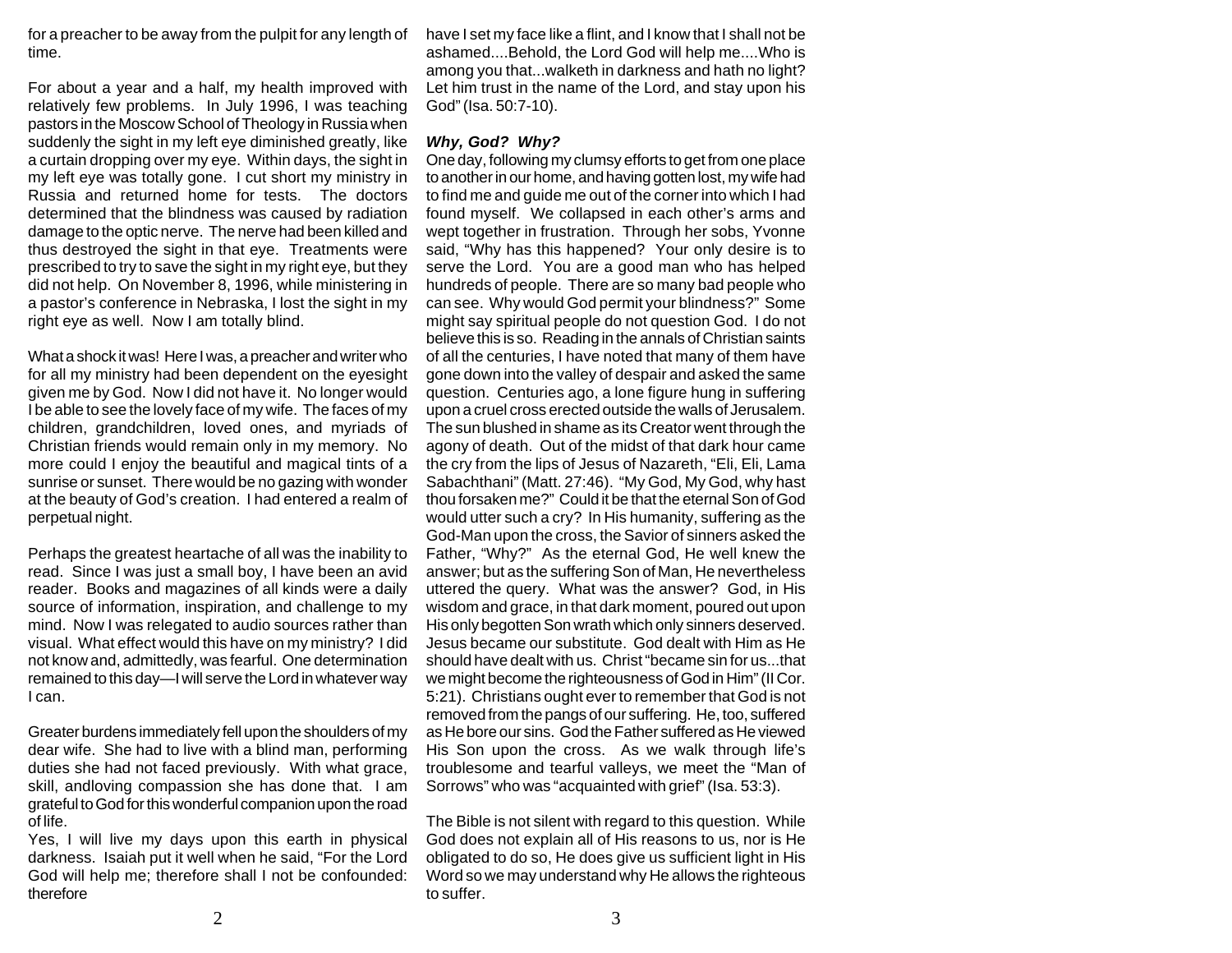Physical sickness is a result of sin. Adam and Eve, the progenitors of the human race, were never sick until after they sinned. They were created by God with perfect bodies and the perfect health that accompanied them. There is no mention made in Scripture of sickness or death until after they had turned their backs on God. Since that awful day in the garden of Eden when "sin entered into the world, and death by sin" (Rom. 5:12), there has been human suffering. No race on earth is exempt from sickness. It is universal. God warned Adam that if he disobeyed His commandments, he would "...surely die" (Gen 2:17). In other words, the human body would be afflicted with various ailments and would finally perish in the grave.

One must be careful in interpretation at this point. This does not mean that every individual human illness is a direct result of some specific individual sin. So-called "faith healers" make much of the fact that individual believers sin against God and thus incur upon themselves physical ailments. It can be true, however. Paul indicated that there were some in the Corinthian church who were walking in the flesh, disobeying God, and coming to the Lord's table in careless fashion. He then laments, "For this cause many are weak and sickly among you, and many sleep" (I Cor. 11:30). John also warns about the "sin unto death" (I Jn. 5:16). That is, a believer may continue in rebellion against God to the point at which his life will be taken. This passage brings out the seriousness of sin. However, most sickness that believers suffer arises from the weakness of the human body and natural causes.

Until that great resurrection morning, believers will continue to occupy mortal bodies—bodies that are "sown in weakness" (I Cor. 15:43).

#### *Suffering brings glory to God.*

While ministering here on earth, Jesus was approached by messengers from His friend Lazarus. They reported, "Lord...he whom thou lovest is sick" (Jn. 11:3). It seems a contradiction does it not? Jesus truly loved Lazarus, so would He not have exercised His omnipotent power to prevent him from being sick? But He did not. In His own encompassing wisdom, our Lord replied, "The sickness is not unto death, but for the glory of God, that the Son of God might be glorified thereby" (Jn. 11:4).

God is often glorified through the physical illness of believers. I Peter 1:7 tells us "That the trial of your faith, being much more precious than of gold that perisheth, though it be tried with fire, might be found unto praise and honor and glory at the appearing of Jesus Christ."

Witness the tremendous testimony of great saints of the past and present who have been greatly afflicted and yet, through iit all, have brought tremendous glory to their heavenly Father. The young and godly missionary David Brainerd poured out his life for the conversion of Indians in the early uncharted American wilderness. He was seriously ill with tuberculosis and oblivious to his own personal physical needs. Brainerd toiled to preach the Gospel to these native Americans through great physical suffering.

What of the great poet John Milton, who, struck with blindness in the prime of his life, still went on to write epic poems and to serve God in other ways? Who can dispute the fact that Fanny Crosby, blind from early years, brought glory to the God of Heaven through the writing of great hymns, which we still sing today? These could all say with the great apostle Paul, "When I am weak, then am I strong" (II Cor. 12:10). It is more important that God be glorified than that His people be comfortable. Those great biblical heroes mentioned in Hebrews 11, suffering as they did for God, gave glory to Him through their suffering, should we not magnify His name and submit to His will?

#### *Suffering drives the believer to prayer.*

The prayer life of many a believer has improved tremendously after the onslought of physical affliction. Regrettably, we do not always pray as fervently as we ought when we are sailing along under the blue skies of good health. However, when affliction strikes, we immediately turn to our Heavenly Father. Oh, what compelling prayers have been lifted from the hearts of those suffering affliction.

Times of physical affliction propel believers to the throne of grace, there to receive comfort from the gracious Heavenly Father.

#### *Suffering motivates local churches and their leaders to special believing prayer.*

The believers at Philippi had heard that Epaphroditus was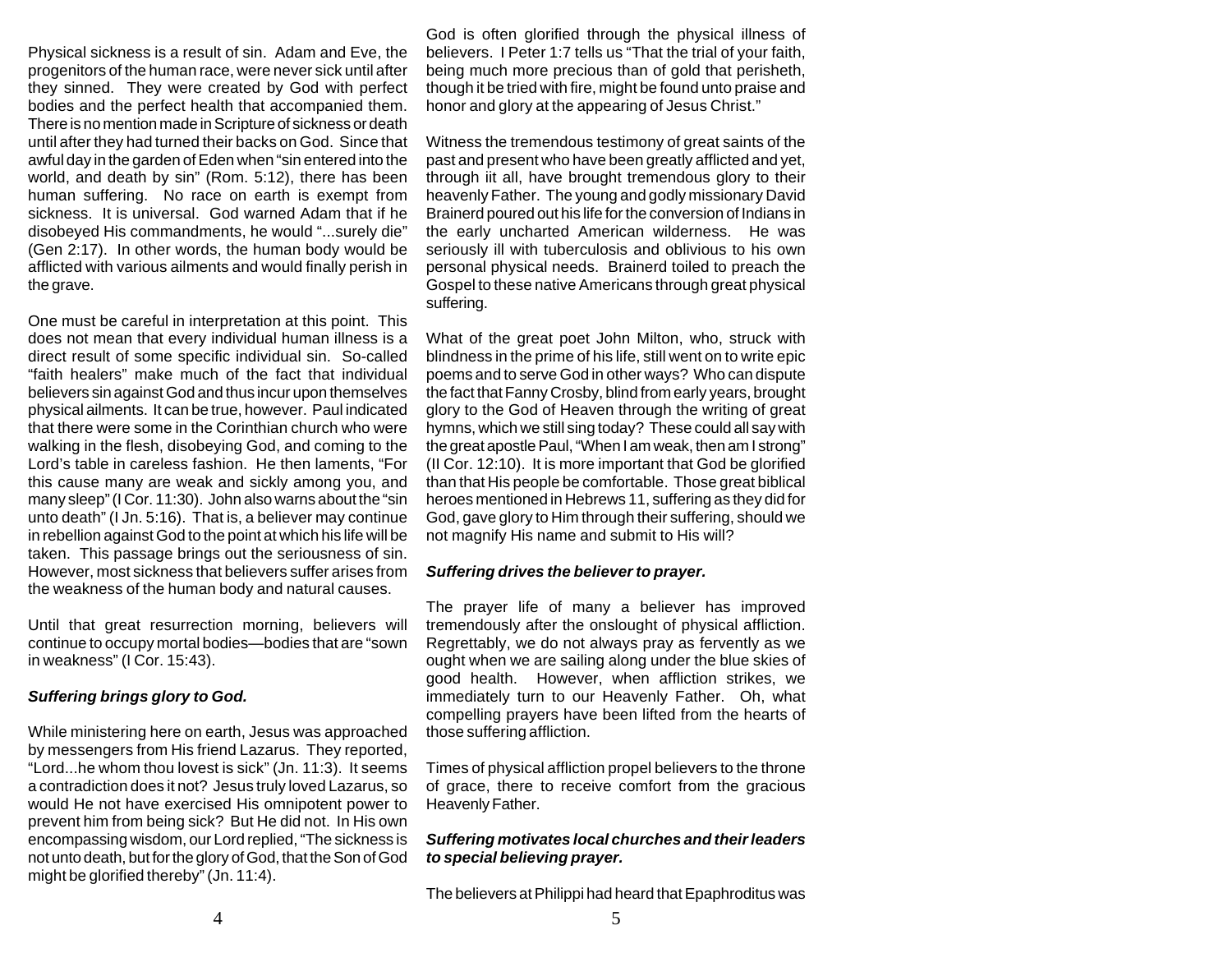sick. So serious was his ailment that Paul describes him as "nigh unto death" (Phil. 2:27). No doubt, much concerted prayer was offered for this great servant of Christ, who "for the work of Christ" did not regard "his life, to supply your lack of service toward me" (Phil. 2:30). When a member of the body of Christ is sick, it seems to bond the other members closer together as they wrestle with God for healing. The concerted prayers of a local church evidence concern for the afflicted member and, at the same time, manifest the people's oneness in Christ. When one member hurts, all members hurt. "Is any sick among you?" If so, James continues, "let him call for the elders of the church, and let them pray over him..." (James 5:14).

#### *Suffering emphasized the truth that God is sovereign.*

Most of us would not choose affliction. We would rather be healthy. However, the choice is not up to us. While we certainly should do all we can to insure good health, it may not always be God's will for us to have good health. Our blessed Lord, about to enter a vale of sufferings which we cannot begin to understand, prayed in the Garden of Gethsemane, "...nevertheless, not as I will, but as thou wilt" (Matt. 26:39). The terrible physical, emotional, and spiritual sufferings endured by the Son of God were included in the will of God for Him. Peter and, no doubt, the other disciples did not relish the thought of their Master going to the cross of suffering. In John 18:11, however, Jesus, resting in the sovereignty of His Father, replied, "The cup which my Father hath given me, shall I not drink it?" In other words, it was the will of God for Jesus to suffer. Sometimes it is the will of God for the disciples of Jesus to suffer as well. Let us confess with the Psalmist, "My times are in thy hand (Psa. 31:15). The Psalmist says again, "Our God is in the heavens: he hath done whatsoever he hath pleased" (Psa. 115:3).

In this age, when great emphasis is laid upon man's rights, abilities, programs, wishes, and aspirations, it is difficult for some to bow to the doctrine of the sovereignty of God. Humanly speaking, we do not like the idea of God being the absolute ruler. We want at least a "piece of the pie." We want to think of ourselves as autonomous and capable. We must always remember, however, that God is supreme. He guides the universe in all its affairs and also guides our personal lives. For years, I have had posted on the wall of my study a saying received from the

preacher Dr. Robert T. Ketcham. It says: "God is too good to be unkind and too wise to make mistakes." The little boy was right when he was asked to define God's omniscience: "God is the only One Who never had to say 'Oops.'" God has never made a mistake and never will. "He hath done all things well" (Mk. 7:37).

#### *Suffering enables us to more fully appreciate God's wonderful grace.*

The trials, sorrows, and hurts of life throw us more completely upon the unlimited grace of God. Were it not for adversities, we would never be able to understand as fully the marvelous grace dispensed by our Lord. Many scholars feel that the apostle Paul was afflicted with some form of eye disease. The conclusion is based upon the examination of several texts in the New Testament. Whether this was his exact physical problem cannot be stated dogmatically. However, it seems clear that Paul did have a physical ailment that was of concern to him. Paul suffered with a "thorn in the flesh," which was very possibly some sort of physical affliction. He earnestly besought the Lord three times to remove the thorn (2 Cor. 12:7-8), but God did not do so. This one text would certainly show us that God does not universally heal all sick believers and that it is not God's will for us to enjoy perpetual health. God's answer to Paul's earnest pleadings was this, "My grace is sufficient for thee: for my strength is made perfect in weakness" (2 Cor. 12:9). God, in effect, said to Paul, "I am not going to heal you, but show you how great my grace is and how you may call upon it to live with your affliction." We are tempted to think that the many trials of life are too great for us, and we cannot possibly go through them successfully. The Lord has brought more upon us than we can bear. This is not true! God's wonderful, abounding, mighty grace is *sufficient*. There is no one who will be tested above the limits of God's grace.

### *Suffering teaches us to walk by faith and to trust God implicitly.*

Few of God's people have ever suffered as did the ancient patriarch Job. How confusing were God's dealings with him! He said out of his frustration, "Behold, I go forward, but he is not there; and backward, but I cannot perceive him: On the left hand, where he doth work, but I cannot behold him: he hideth himself on the right hand, that I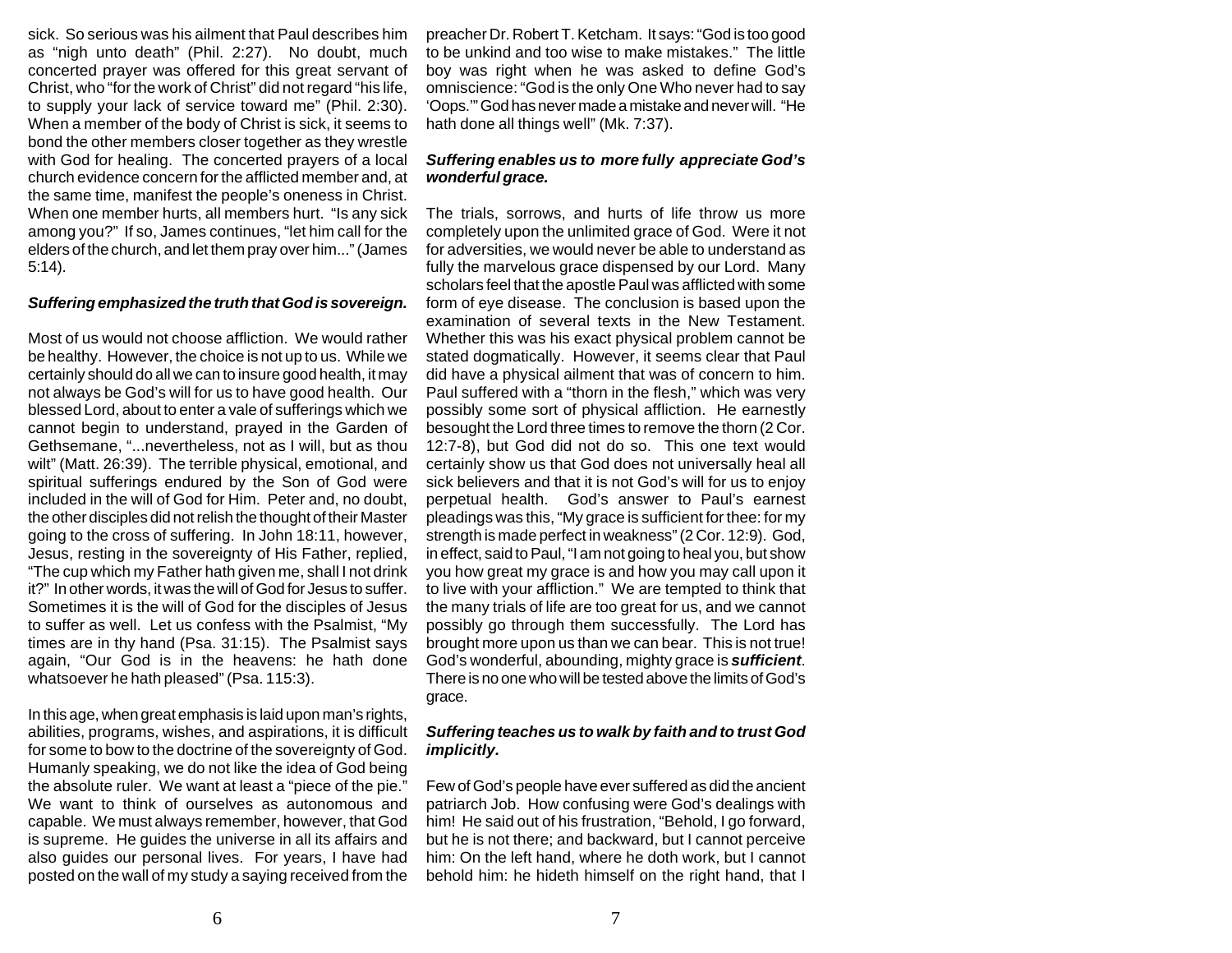cannot see him: but he knoweth the way that I take: when he hath tried me, I shall come forth as gold" (Job 23:8-10). In other words, Job searched in vain for the meaning of God's dealings with him. He did not understand what God was doing. Has not this been true of many a believer down through the ages? God does not always explain everything to us. He requires us only to trust Him implicitly. Out of his heartbreak, out of his despair, and out of his weakness, Job cried triumphantly, "Though he slay me, yet will I trust in him" (Job 13:15). What a confession! What an example of triumphant faith! How could Job make such a statement? Because he knew that whatever God did would be right and he could trust God with the results. Genesis 18:25 asks, "Shall not the Judge of all the earth do right?" God never does wrong. He always does right, even if it may not appear so to us. Therefore, we may trust Him with all that we are and have. A young Salvation Army officer received shocking news—he had a dreaded terminal disease. What was his response? Did he question the loving hand of God? Did he do as Job's wife advised, "Dost thou still retain thine integrity? Curse God, and die" (Job 2:9). No! By the power of the Holy Spirit and through the grace of God, he wrote a touching song, the chorus of which declares:

> I'm in His hands, I'm in His hands, Whate're the future holds, I'm in His hands. The days I cannot see Have all been planned for me. His way is best, you see. I'm in His hands.

#### *Suffering causes us to look forward eagerly to our future home in Heaven.*

Years ago, a liberal scholar proclaimed that fundamental Christians were too preoccupied with "that ridiculous spiritual roof garden in the next world." But I have found twentieth-century Christians give very little thought to a future home in Heaven. We are too busy making money, paying our bills, trying to scramble to the top of the heap, and facing life's challenges in general. Our problem is not being too "other worldly," but being too "present worldly." Our attention is fastened almost solely upon this world, and we give scarcely a thought to the next. Not so with the great saints of old. Abraham, a prosperous businessman, nevertheless "looked for a city that hath foundations, whose builder and maker is God" (Heb.

11:10).

When physical ailments impair the life and ministry of a believer, he inevitably begins to think about that wonderful home God has prepared for him. Perhaps this is one reason why suffering saints have sometimes been among the greatest of saints. Believers with frail and suffering bodies have written great hymns, preached great messages, and produced tremendous devotional literature which has stirred the hearts of believers through the ages.

My dear mother, in her younger years, was an outstanding vocal soloist and thrilled large crowds with her beautiful singing of gospel songs. At the age of 93, she lay dying and, in her suffering, continually spoke of Heaven. One day as my wife and I stood by her bedside, she suddenly burst forth in a now raspy and off-key voice, singing:

Ring the bells of Heaven! There is joy today For a soul returning from the wild! See! The Father meets him Out upon the way, welcoming His weary, wand'ring child.

Glory! Glory! How the angels sing; Glory! Glory! How their loud harps ring! 'Tis the ransomed army, Like a mighty sea, Pealing forth the anthem of the free!

The vision of suffering saints is lifted from earth to Heaven. They have seen where others do not see. Out of the discomfort and suffering of the oyster comes a beautiful pearl. Out of the suffering of the saint can come precious pearls of blessing. Paul, as busy as he was preaching the Gospel and planting churches, had Heaven on his mind. He looked for that day in which, beyond the pale of sin and death, he would rejoice with the multitudes who had gone on before.

Suffering saints should always remember that God makes no mistakes. Suffering has its purposes. Ira Stamphill, a great gospel song writer, out of deep personal suffering wrote:

He washed my eyes with tears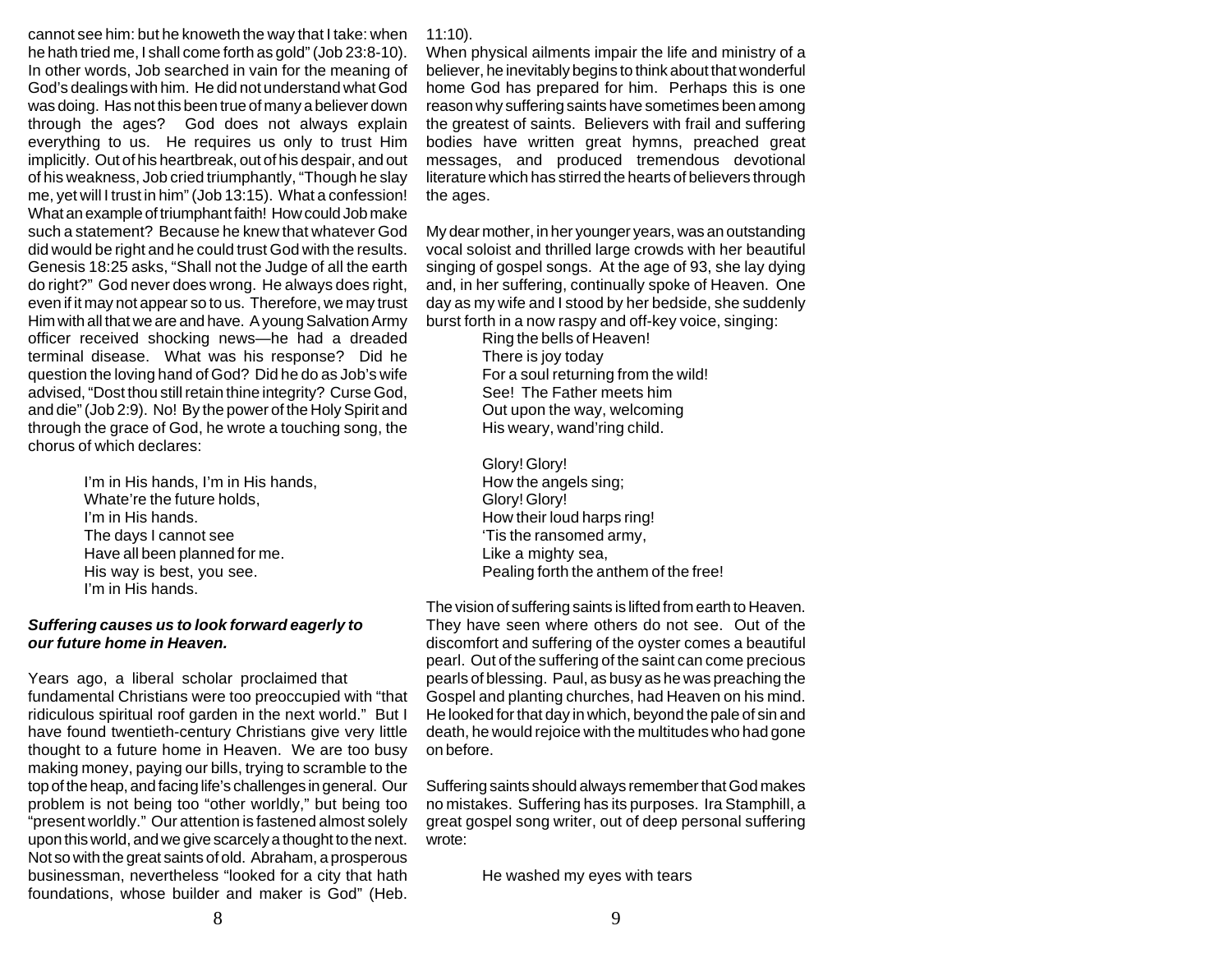that I might see. The broken heart I had, was good for me. He tore it all apart, and looked inside. He found it full of fear and foolish pride. He swept away the things that made me blind, And then I saw the clouds were silver lined. And now I understand t'was best for me. He washed my eyes with tears that I might see.

#### **ENTERING THE REALM OF ETERNAL LIGHT**

As a blind person, I am extremely thankful that someday I will see again. This hope is grounded in the clear promises of the Word of God and flows out of God's marvelous grace and bounty. Our physical afflictions are "but for a moment" (2 Cor. 4:17) and "worketh for us a far more exceeding and eternal weight of glory."

In First Corinthians 15, Paul contrasts our present bodies with our future bodies. What a change that will be! Our present bodies mortal! Our future bodies immortal! Our resurrection bodies will be suited to a spiritual existence in the presence of a holy God. They will, no doubt, possess properties of which we are now ignorant and which God does not attempt to explain fully in His Word.

In ecstatic language, John describes the glories of that New Jerusalem, the eternal home of the saints of God. It will be a land in which there is no "death, neither sorrow, nor crying, neither shall there be any more pain" (Rev. 21:4). It will be a place of perfect rest and peace.

Accessibility to that city is guaranteed by the death of the Lord Jesus Christ and one's acceptance of its substitutionary power. It is the "City of the Lamb." Its designation for the Lord Jesus Christ is prominent in Revelation 21 and 22. It reminds us that all who live in that eternal, bright city must be washed in the blood of the

Lamb. They must have placed personal faith in the redemptive work of Christ in their behalf. They must have heeded the cry of John the Baptist, who said, "Behold the Lamb of God, which taketh away the sin of the world" (John 1:29). There is a popular misconception that all will eventually gain Heaven, that God is such a good God He will not turn anyone away. Such is far from the truth as given in the Word of God. There are strict requirements for entrance into Heaven. "And there shall in no wise enter into it anything that defileth, neither whatsoever worketh abomination, or maketh a lie: but they which are written in the Lamb's book of life" (Rev. 21:27). By virtue of our sin, all men have their names inscribed in the book of death. "The wages of sin is death" (Rom. 6:23). How does one get his name erased from the book of death and entered into the book of life? "Ye must be born again" (Jn. 3:7). One must be washed in the blood of the Lamb. One must acknowledge himself a sinner before God and humbly receive the only Savior provided for sinners—the Lord Jesus Christ.

> I must needs go home By the way of the cross, There's no other way but this. I shall ne'er get sight Of the gates of light, If the way of the cross I miss.

That City of Light will be resplendent in divine glory. Each of its gates will be a huge pearl. The streets will be solid gold. The great walls that surround the city will be garnished with precious gems of a thousand hues. It will be the most beautiful city that ever existed. It is a city "which hath foundations, whose builder and maker is God" (Heb. 11:10).

The greatest sight in Heaven, however, will not be the streets of gold or the gates of pearl, or any other material thing, but the glorious Lamb of God. I am very conscious of the fact

that as a blind person, I will never again see anything beautiful upon earth. One thing is

sure–the next sight I see will be the face of the One Who died for me. John says of Heaven: "...the Lamb shall be in it; and his servants shall serve him: And they shall see his face" (Rev. 22:3-4).

The Bride eyes not her garment,  $10$  But her dear bridegroom's face. I will not gaze at glory,